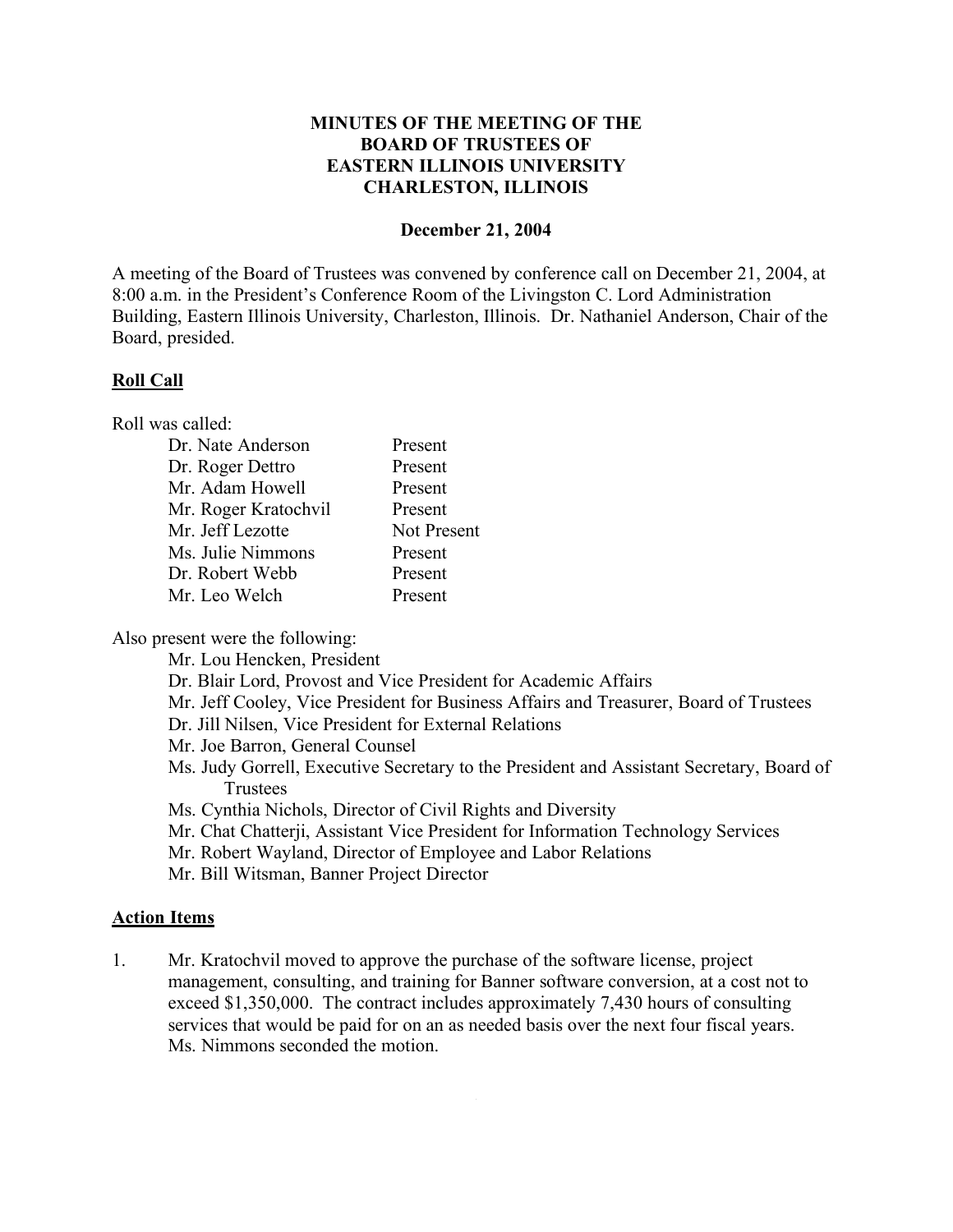Roll was called and the vote was as follows:

| Dr. Dettro        | <b>Yes</b> |
|-------------------|------------|
| Mr. Howell        | Yes        |
| Mr. KratochvilYes |            |
| Ms. Nimmons       | Yes        |
| Dr. Webb          | Yes        |
| Mr. Welch         | <b>Yes</b> |
| Dr. Anderson      | Yes        |

Motion carried.

2. Dr. Dettro moved to approve the purchase of a ten-year maintenance agreement for Banner suite of software products. Under the terms of this agreement, SunGard SCT will provide software system maintenance, upgrades, and enhancements for the ten-year period from January 1, 2005 through June 30, 2014. The cost for this agreement will be \$2,437,374 and will be paid in annual installments. The agreement specifies that costs for these services will not increase more than three percent per year for the entire term of the agreement. Ms. Nimmons seconded the motion.

Roll was called and the vote was as follows:

| Dr. Dettro        |            | Yes |
|-------------------|------------|-----|
| Mr. Howell        | <b>Yes</b> |     |
| Mr. KratochvilYes |            |     |
| Ms. Nimmons       | Yes        |     |
| Dr. Webb          | Yes        |     |
| Mr. Welch         | Yes        |     |
| Dr. Anderson      | Yes        |     |

Motion carried.

3. Mr. Kratochvil moved to approve a contract renewal and wage agreement with the International Brotherhood of Teamsters Local #26. The agreement would be effective for the period July 1, 2004 through June 30, 2007. The Union ratified the agreement on November 17, 2004 with a vote of 8 - 6. Under the terms of the agreement, bargaining unit members would receive a two and one-half  $(2 \frac{1}{2})$  percent across-the-board increase effective July 1, 2004 and a three (3) percent across-the-board increase effective July 1, 2005. The agreement also contains a wage opener provision for the year beginning July 1, 2006. Ms. Nimmons seconded the motion.

Roll was called and the vote was as follows:

Dr. Dettro Yes Mr. Howell Yes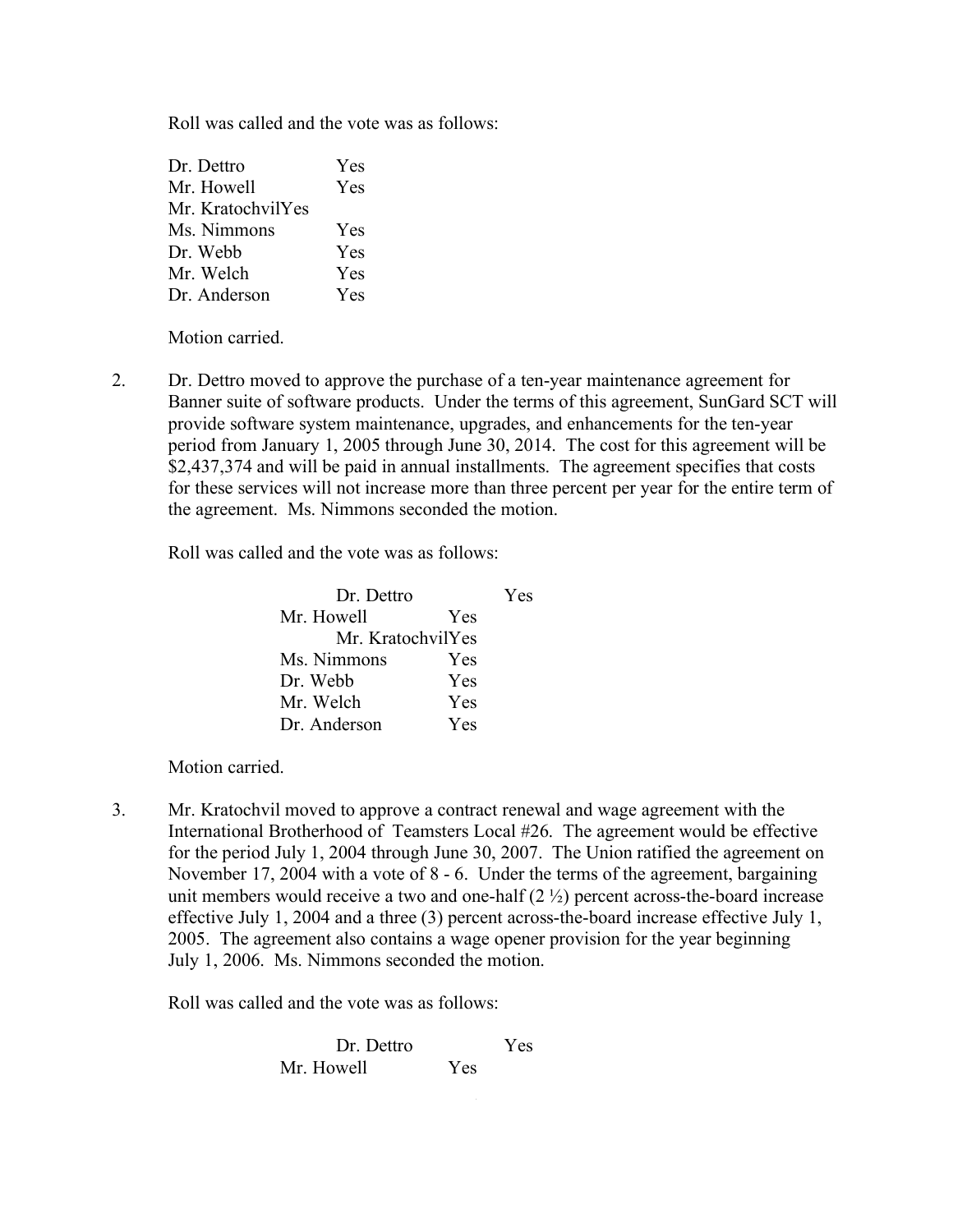| Mr. KratochvilYes |     |  |
|-------------------|-----|--|
| Ms. Nimmons       | Yes |  |
| Dr. Webb          | Yes |  |
| Mr. Welch         | Yes |  |
| Dr. Anderson      | Yes |  |

Motion carried.

4. Dr. Webb moved to approve the financial institution of The Hume Bank Branch of the Sidell State Bank in Hume, Illinois as a depository for local funds. Dr. Dettro seconded the motion.

Roll was called and the vote was as follows:

| Dr. Dettro       |            | Yes |
|------------------|------------|-----|
| Mr. Howell       | <b>Yes</b> |     |
| Mr KratochvilYes |            |     |
| Ms. Nimmons      | Yes        |     |
| Dr. Webb         | Yes        |     |
| Mr. Welch        | Yes        |     |
| Dr Anderson      | Yes        |     |

Motion carried.

## **Information Items**

- 1. Eastern Illinois University has received a \$35,000 Title III institutional planning grant. The U.S. Department of Education Office of Post-Secondary Education is a granting agency under the Strengthening Institutions Program. The Strengthening Institutions Program helps eligible institutions of higher education expand their capacity to serve low income students by providing funds to improve and strengthen academic quality, institutional management, and fiscal stability. Institutional development funds can be used for planning, faculty development, and establish endowment funds. The institutional development plan in turn is expected to provide the basis for a subsequent multi-year Title III institutional development grant application to underwrite and assist with implementation.
- 2. Blair Hall is completely sealed. The windows are all sealed and the heat has been turned back on. The first stage of the roof repair is complete. The removal of the mold, asbestos, and other rotten materials is in the process. Bids will be going out sometime around the next Board meeting, and we may need a special board meeting to approve the bids.

The Fine Arts Center is moving forward as well. Bids are scheduled to be opened on